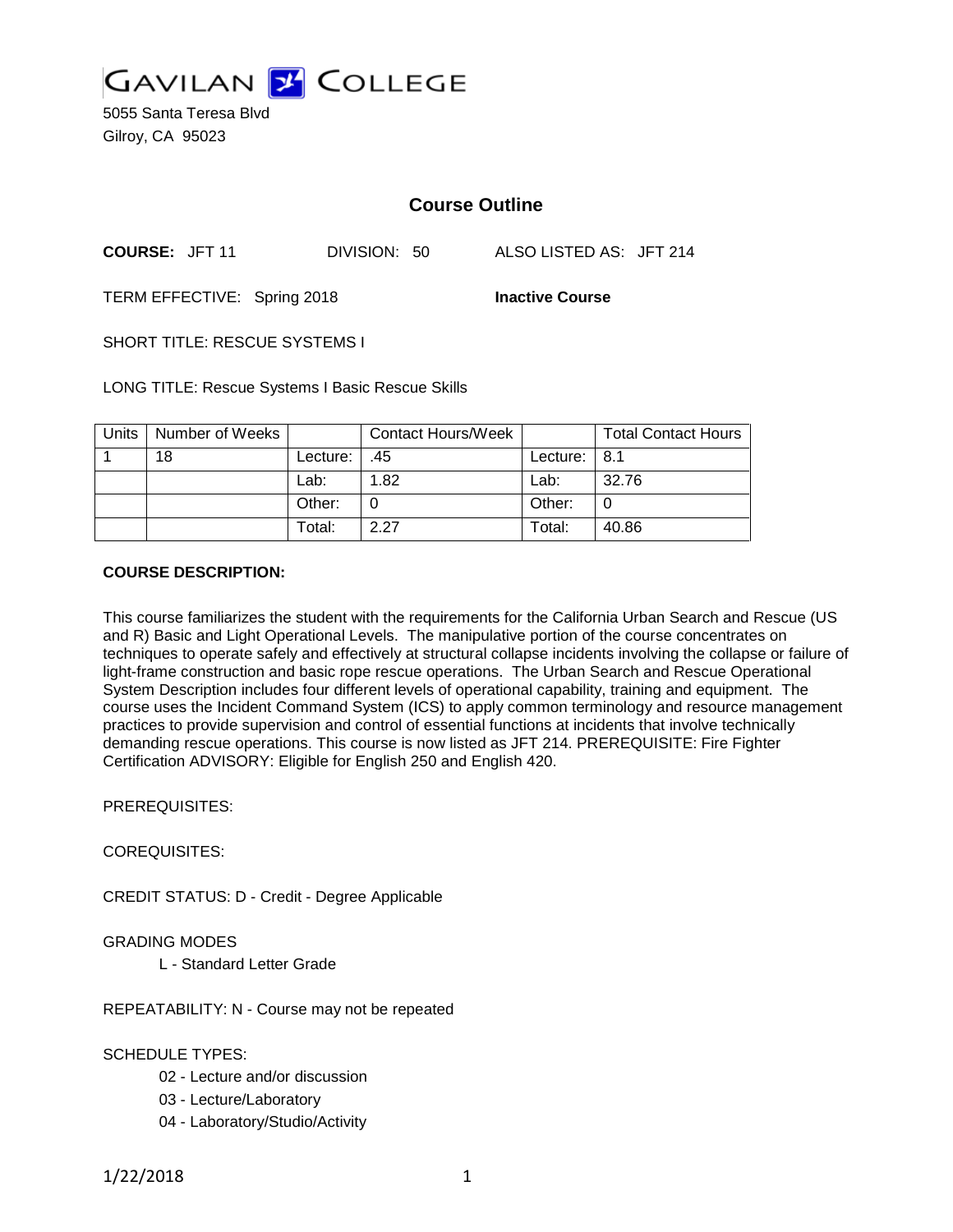### **STUDENT LEARNING OUTCOMES:**

1. Apply the California Urban search and Rescue System, rescue capabilities training, building construction, collapse, and hazards during scenario training. Measure: demonstration, skills exam ILO: 2, 3, 7

2. Demonstrate tying all rescue knots and hitches discussed during class.

Measure: skills exam

ILO: 3, 2

3. Apply size-up techniques, and safety considerations when attempting to lift, roll or move heavy objects.

Measure: demonstration ILO: 3,2,7

4. Demonstrate skills and techniques necessary to move patients between low and high places and across uneven terrain.

Measure: demonstration, skills exam ILO: 3, 2,7

5. Identify and apply structural shoring systems, tools/equipment for emergency shoring and timber spot shores.

Measure: skills exam ILO: 3,2, 7

CONTENT, STUDENT PERFORMANCE OBJECTIVES, OUT-OF-CLASS ASSIGNMENTS Inactive Course: 11/13/2017 4 Hours CONTENT: 1. INTRODUCTION

- A. The California Urban Search & Rescue System
- 1. Four levels of operational capability
- 2. Training
- 3. Five general construction categories
- B. Rescue Operations
- 1. Four phases of structural collapse
- 2. Checklist for the management of a structural collapse rescue
- 3. US&R search described
- 4. The search marking system
- C. US&R Safety and Medical Care for Victims
- 1. General hazards of a structural collapse
- 2. Four general types of building construction hazards
- 3. Four types of collapse patterns
- 4. Necessary personal protective equipment to use during an incident
- 5. Safety and medical considerations to take during an incident
- 6. Injuries associated with a structural collapse
- 7. Basic infectious disease precautions to take during an incident
- D. US&R Planning and Preparation

1/22/2018 2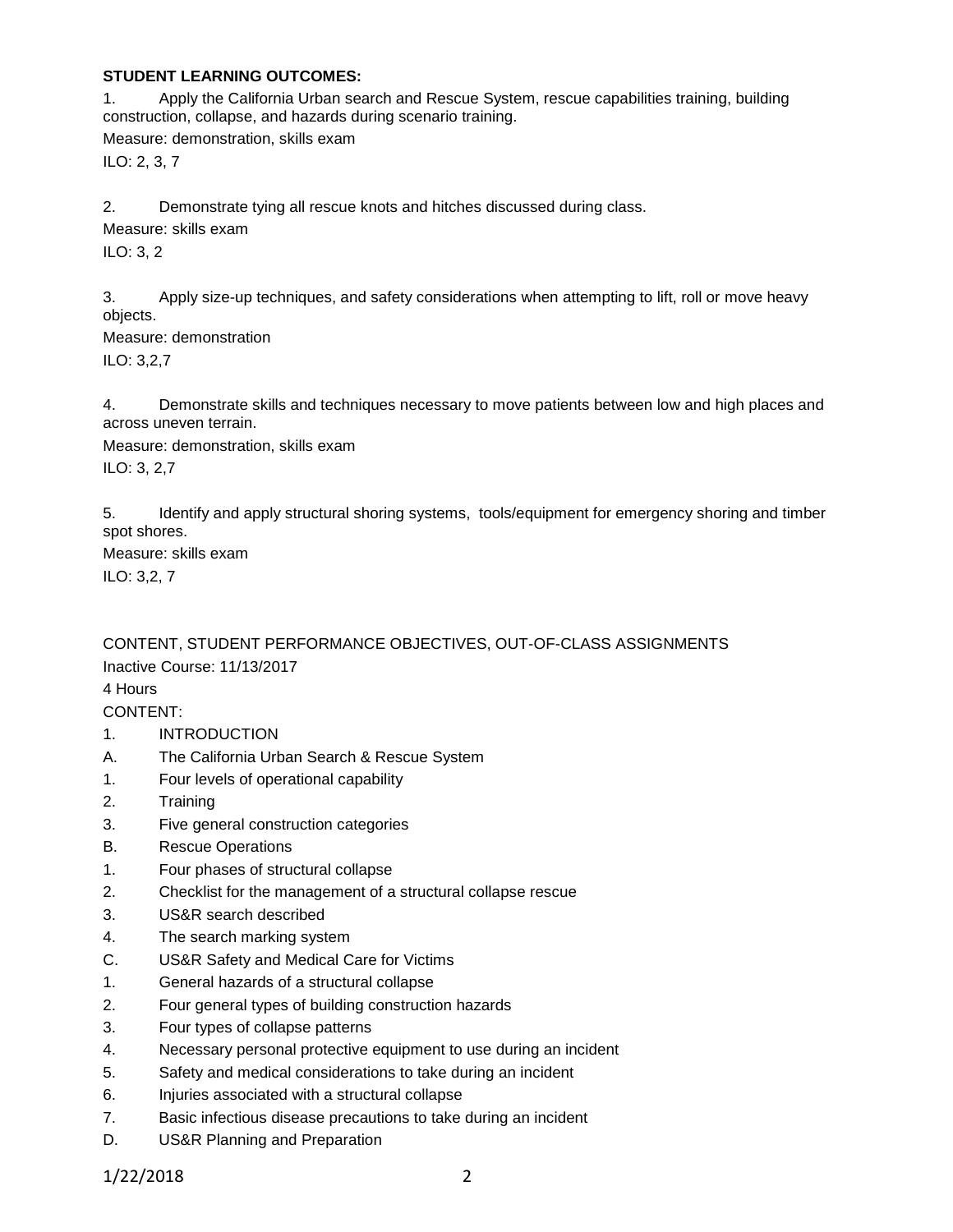- 1. Legal authority and responsibility for US&R
- 2. Development of a vulnerability and hazard assessment
- 3. Resources for a US&R incident
- 4. Effective response coordination
- 5. Training needed for local resources
- 6. Budgetary needs during a US&R incident
- 7. ICS, SEMS, and NIMS as they relate to a US&R incident
- 8. Communications necessary for a US&R incident
- 9. Scene control
- 10. Federal and State resources

STUDENT PERFORMANCE OBJECTIVES (SPO): Identify the requirements for the California Urban Search and Rescue Basic and Light operational levels.

OUT-OF-CLASS ASSIGNMENTS: Reading Assignment

8 Hours

CONTENT:

- 2. RESCUE KNOTS AND HITCHES
- A. Rescue knots and hitches
- 1. How to tie the six required knots
- 2. How to tie the four RSI required knots
- B. Anchor systems
- 1. Considerations when selecting anchors
- 2. Types of anchors
- C. Rescuer and ambulatory victim packaging
- 1. Rescue harnesses and rescuer packaging
- 2. Donning class III harnesses
- 3. Packaging a victim
- D. System attachments and fall restraint
- 1. System attachments
- 2. Attaching a rescuer
- 3. Attaching an ambulatory
- 4. Attaching a rescue litter to a rope rescue system
- E. Belay/Safety Line Systems
- 1. Key points regarding the operation of a belay/safety line system
- 2. Belay/safety line configurations
- 3. Lowering operations-basic configuration
- 4. Retrieval operations-basic configuration
- 5. System variations
- F. Rappelling/Descending
- 1. Descending techniques
- 2. Rappelling techniques

SPO: Demonstrate how to tie each of the required knots and hitches

OUT-OF-CLASS ASSIGNMENTS: Review lecture and demonstrations of proficiencies

## 8 Hours

# CONTENT:

3. Introduction to lifting and moving heavy objects

A. Heavy objects

- 1. Tools types, capabilities, and safety considerations
- 2. Types of jacks, operating principles, and safety precautions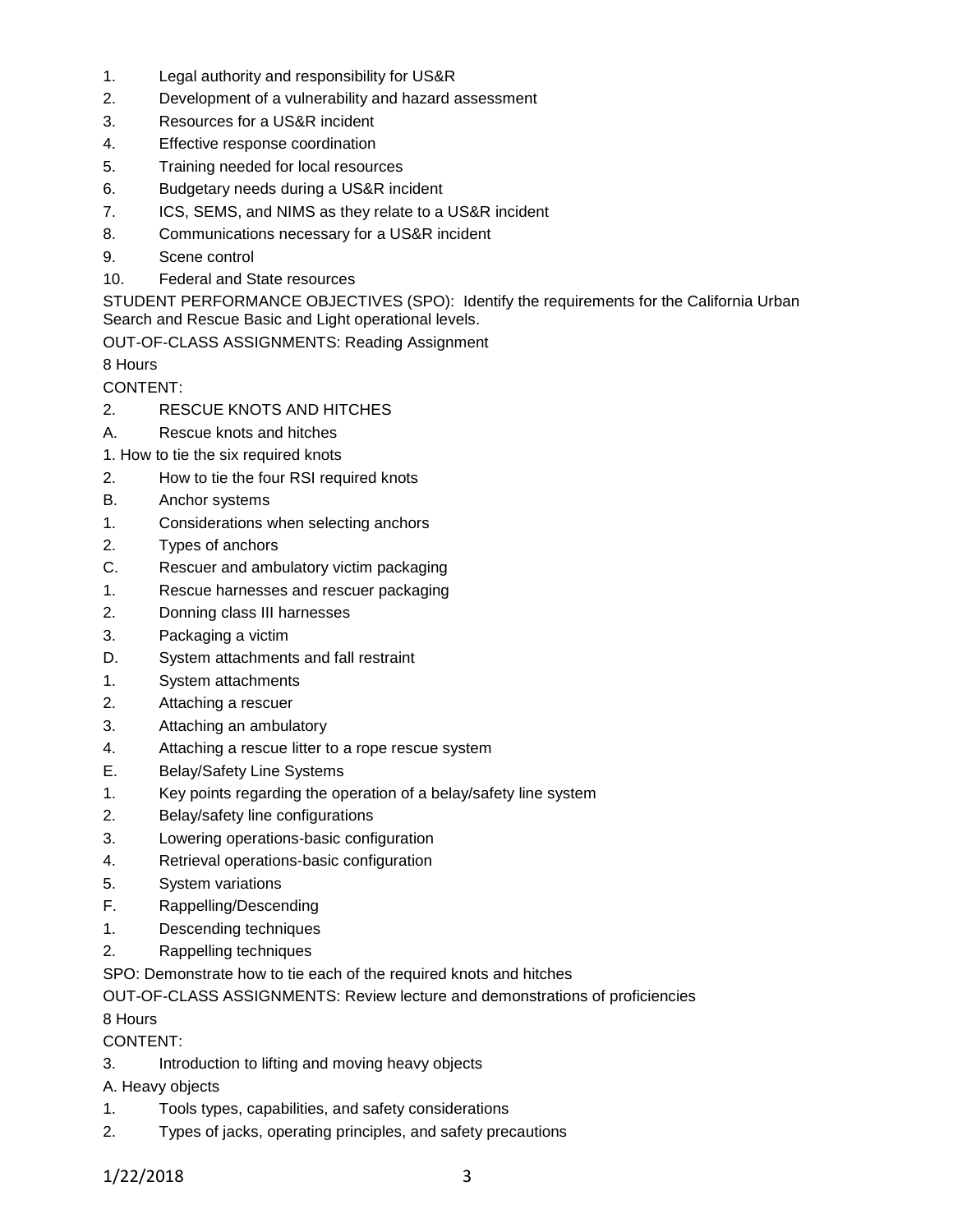- 3. Personal protective equipment, safety precautions and medical precautions
- 4. Rescue team positions
- 5. Raising, stabilizing, rotating, and lowering a heavy object
- 6. Extricating a victim from under the object.
- SPO: Identify safety considerations associated with lifting and moving heavy objects.

OUT-OF-CLASS ASSIGNMENTS: Reading Assignment

4 Hours

CONTENT:

- 4. Breaking and Breaching
- A. Introduction to breaking and breaching
- 1. Tool types, capabilities, and safety considerations when breaking and breaching.
- 2. Light-frame structure design
- 3. Appropriate personal protective equipment, safety precautions, and medical precautions.
- 4. Breaking and breaching operations

SPO: Apply skills by demonstrating breaching and breaking operations to gain access to victims during scenario training exercise.

OUT-OF-CLASS ASSIGNMENTS: Review lecture material on breaching and breaking.

8 Hours

CONTENT:

- 5. Ladder Rescue Systems
- A. Components and operational functions
- 1. Ladder slide
- 2. Exterior leaning ladder
- 3. Interior leaning ladder
- 4. Cantilever ladder
- 5. Ladder gin
- 6. Ladder "A" frame

SPO: Demonstrate manipulative skills by utilizing fire service ladders to rescue patients during scenarios. OUT-OF-CLASS ASSIGNMENTS: Review lecture material

## 4 Hours

CONTENT:

- 6. Shoring systems
- A. Introduction to structure shoring systems
- 1. Techniques to mitigate structure collapse hazards
- 2. Steps involved during shoring size-up
- 3. Positions, roles, and responsibilities of the shoring team
- 4. Types of shoring systems
- 5. Basic tools and equipment for emergency shoring operations
- SPO: Identify the components of structural, emergency shoring systems and timber spot shores.

OUT-OF-CLASS ASSIGNMENTS: Review the components and safety considerations associated with shoring systems

4 Hours

CONTENT: Test and Skill Evaluation

SPO: Students must complete each skill as demonstrated in class.

## **METHODS OF INSTRUCTION:**

Lecture, discussion and demonstration will serve as the medium of instruction. Regular assignments will be made for out-of-class study and research. Quizzes and a final exam as well as individual guidance will be provided as required.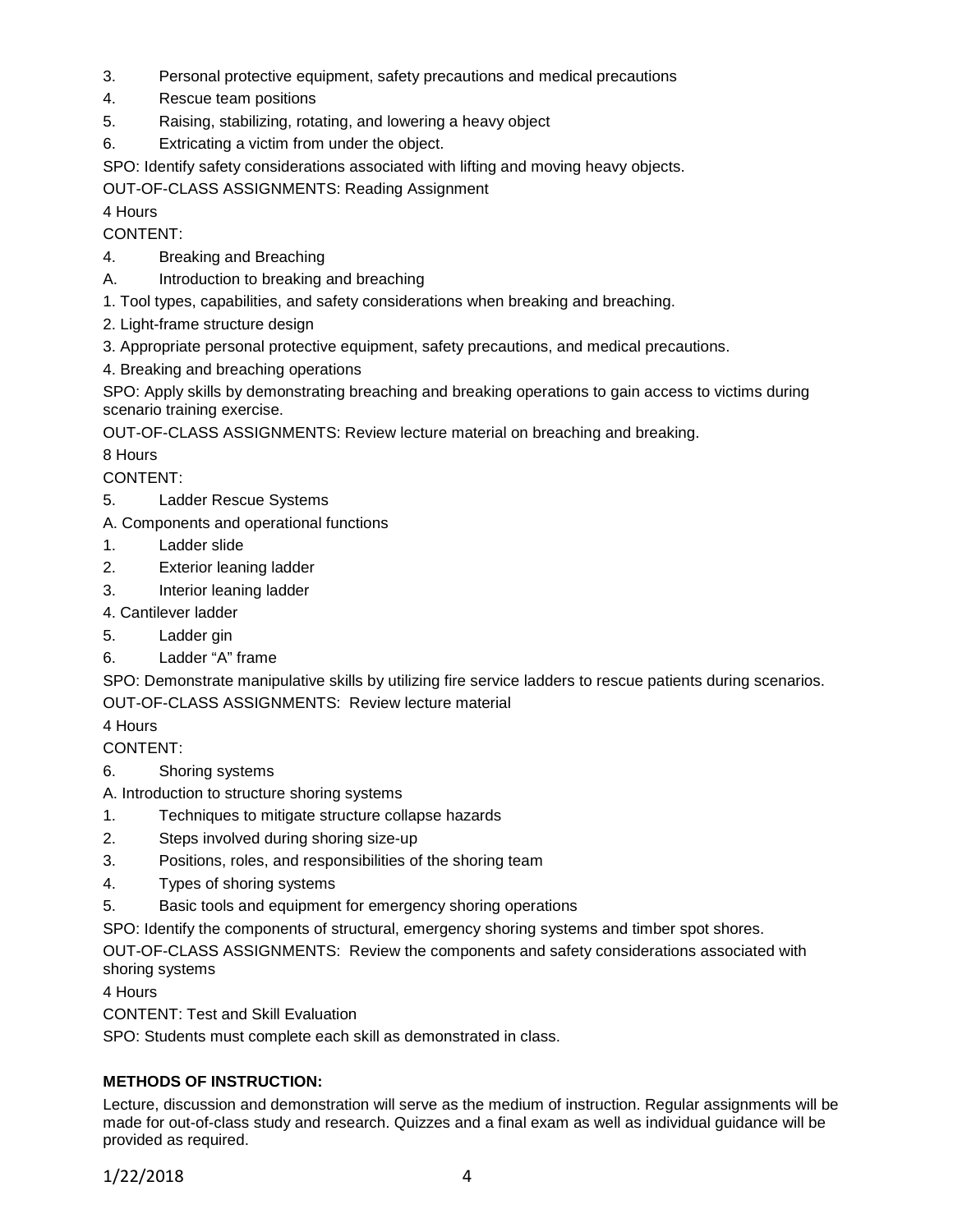### **METHODS OF EVALUATION:**

CATEGORY 1 - The types of writing assignments required: Percent range of total grade: 10 % to 20 % Reading Reports Course primarily involves skill demonstration or problem solving

CATEGORY 2 -The problem-solving assignments required: Percent range of total grade: 10 % to 20 % **Quizzes** 

CATEGORY 3 -The types of skill demonstrations required: Percent range of total grade: 40 % to 60 % Class Performance/s Performance Exams

CATEGORY 4 - The types of objective examinations used in the course: Percent range of total grade: 10 % to 20 % Multiple Choice True/False

#### **REPRESENTATIVE TEXTBOOKS:**

Required: California Department of Forestry and Fire Protection, Rescue Systems 1 - Basic Rescue Skills , CAL Fire, 2009

### **ARTICULATION and CERTIFICATE INFORMATION**

Associate Degree: CSU GE: IGETC: CSU TRANSFER: Transferable CSU, effective 199870 UC TRANSFER: Not Transferable

SUPPLEMENTAL DATA: Basic Skills: N Classification: Y Noncredit Category: Y Cooperative Education: Program Status: 1 Program Applicable Special Class Status: N CAN: CAN Sequence:

1/22/2018 5